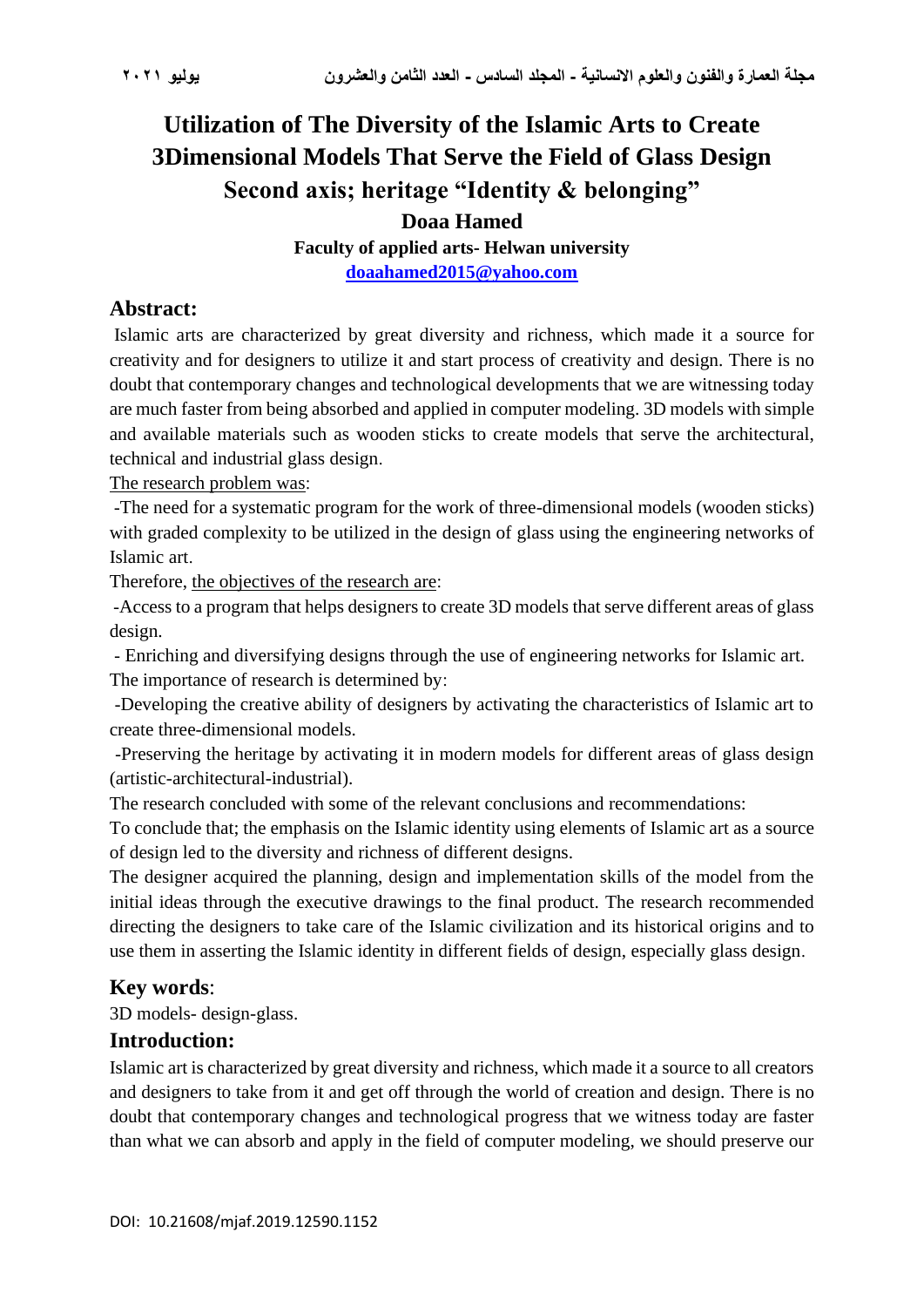identity and prepare the art student to make 3D models with simple and available materials that serve the field of architectural, artistic and industrial glass design.

#### The **research problem** is;

The need for a modeling design system to do 3D models that are gradually complicated to benefit from it in designing glass using the geometrical nets of Islamic art.

#### That's why **the research goals** are;

- Reaching a modeling design system that helps designers to make 3D models that serve the various fields of glass design.

- Enriching and diverse designs by using the geometrical nets of Islamic art.

## **The research importance** is;

- Develop the creative abilities in designers by activating the properties of Islamic art to make 3D models.

- Revive the heritage by activating it in newly prepared models in the different fields of glass design (architectural, artistic and industrial).

the research concentrates on the geometrical Islamic nets to make 3D wooden models that help student and designer in clarifying, choosing and enriching the primary thought of the design which produce design alternatives that are clear to the mind of the student or the designer to ease the decision of modification and production.

#### **The geometric Islamic nets;**

Artists of the Islamic ages developed Islamic geometrical decorative patterns instead of personalization as repeating of the use of collections of squares and circles was dominant at most of the geometrical designs in Islamic art, which could interfere together like the art of **Arabesque**, and they included various shapes like the art of **Mosaic**, the degree of complication and diversity of the used patterns graded from stars and simple rectangles in the third century A.H.to a diverse group of 6-13 sided shapes in the  $7<sup>th</sup>$  century A.H. then stars with 14-16 sides in the  $10<sup>th</sup>$  century A.H., the geometrical decorations were used at many forms in Islamic art and architecture that included the Persian Jira and mini-carpets (clem), the Moroccan glazing brick, necklaces, the holed gypsum windows, pottery, leather, colored glass, wooden and metal jewelry.

## **Caring about surface decoration to fill the voids;**

The Muslim artist deeply cared about decorating surfaces, not leaving a void without decoration, when he was designing a vessel or a masterpiece –even in the shape of an animal or a bird- he would have filled its surface with decorations to take away its nature to look as a moral, while adding incomparable magic and grace. The Muslim artist in decorating his artistic products depended on elements of calligraphy, lines, botany, shapes of humans and animals using his instinct. He reached balance and grace at those works, he had a clear tendency towards covering areas where we find it full with connected ornaments that cover all the area without boredom, and he drew on the frame of the picture or the artistic work then he broke the frame and got out to a new void to break the stiffness and reduce the regularity and arrangement. He filled the space with equal trimmings or moved from small to big or filled the back with his lines which resulted in contrast at the level of the surface or contrast between the light and the shadow until it was said that the Muslim artist runs or panics from the space.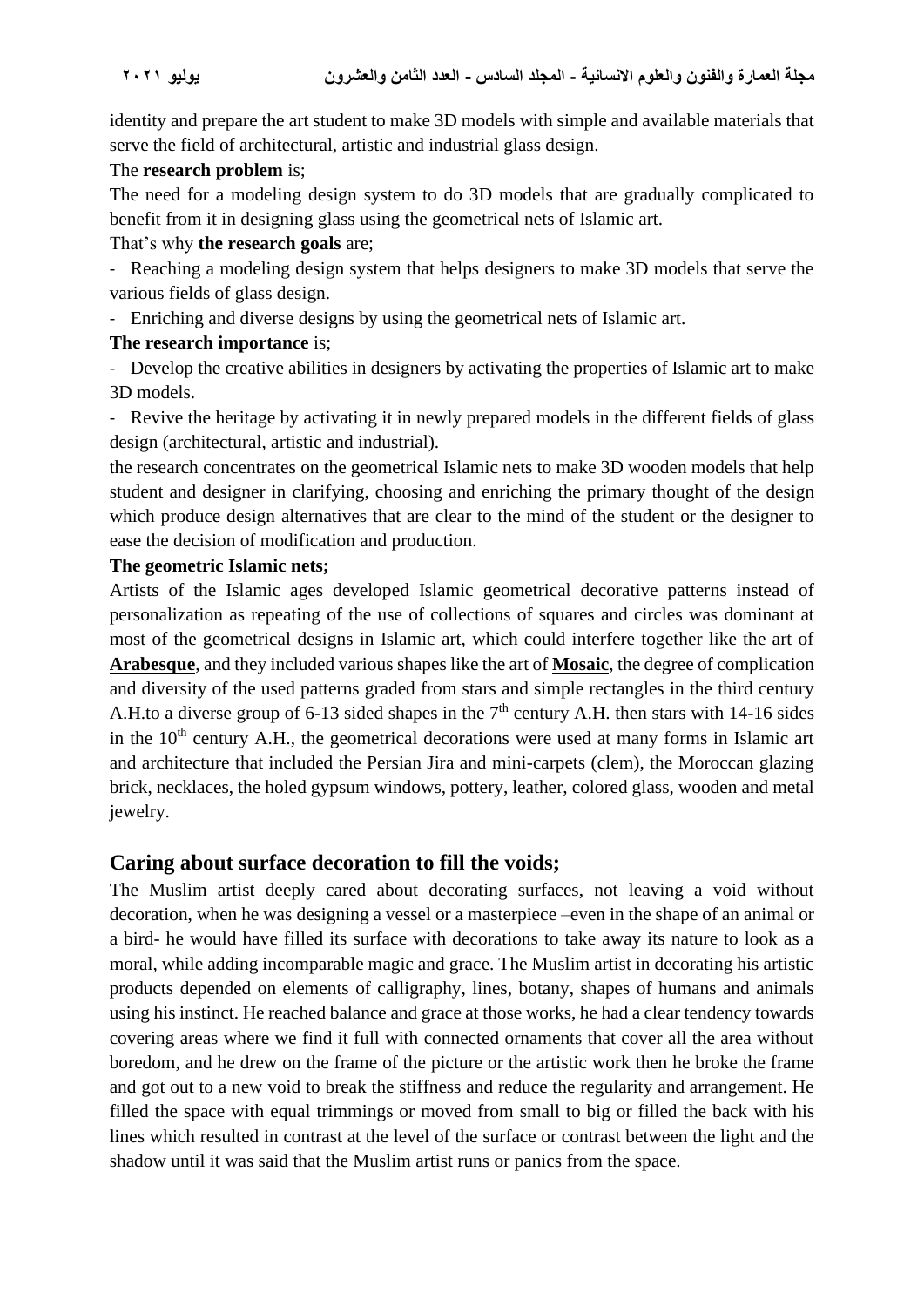Geometrical patterns plays an important role in Islamic art as it helps to create beautiful geometrical combinations, if we observe the trimming methodology or the calligraphy or the architecture we find that the artistic work is based on a geometrical unit that represents on its own a shape which is an independent and complete world that is undivided, then this unit is repeated in a mathematical, geometrical system to form another geometrical unit different than the first, and so on till we can fill the whole universe or the horizon. The function of the geometrical line is to locate the areas that form the units and tend to accuracy and minimization as directed to the center as in the star-shaped plates which give the impression of movement. The designer in the Islamic ages used the simplest geometrical relations which are the straight

line, the circle, the square and the triangle in building the Islamic compositions and the most complicated Islamic geometrical systems relying on the mathematical laws, and the trimming is composed using a basic element that is duplicated in the direction of the 2 axes and represents a net that can be obtained by simplification. The shapes (triangle- square- hexagon- circlepentagon) are the beginning of composing a net system that the geometrical decoration was based on.

Trimming (decoration) is known as a group of lines, dots, geometrical shapes, many plants and animals' drawings and many integrated and cohesive words that eventually give a specific form that is used in decorating churches, mosques, buildings and extra. The science of decoration aims to look in the philosophy of ratio, stripping, mass, space, composition, line and color, and is composed of natural human, botanic, animal and geometrical units that transformed into stripped shapes, and left a space for the imagination, emotions and creativity of the artist, and has origins and rules. One kind of those trimming is (botanic-geometrical) where artists were so creative in using the plants shapes as tree branches, leaves, fruits and flowers in forming a trim for artistic products like buildings and masterpieces, artists transformed all the used elements from their natural look, the use of such trims increased at the  $9<sup>th</sup>$  century A.D. the beak of that use was between the  $12<sup>th</sup>$ -13<sup>th</sup> century A.D. artists used calligraphy trimming (writing) trimming added to calligraphy a look of beauty that pulses with life and magic in addition to being a mean for science and knowledge, and that kind is still evolving, growing and multiplying to the extent of exaggeration in the ways of modifying parts of the combined or singular letters. That modification was considered

a kind of decoration, the types of such decoration alone exceeded 80 types when it reached its perfection at the Abbasid era, and is considered a type of artistic luxury that no nation has reached before, also they started using the geometrical trimming at the Umayyad age, it was successful in a way that didn't happen at any civilization, despite its simplicity out of using the basic geometrical shapes( squares, straight lines, circles and triangles) which had very important and basic role at the Arabian ornateness, and became a foundation for the Islamic decoration forms, and was characterized with its strong impression that appears clearly at the use of the star shaped plates compositions that decorated the artistic products and the building's surfaces. While the illustration ornament uses the living beings as a mean that is used as a unit in the decoration works, ancient artists used it as one of the legendary forms, using living beings as a mean, which is considered a form of paganism, that's why Muslim artists wanted to step away from it to vanish any form of paganism, so that type faded away gradually and was replaced by the wall drawings instead.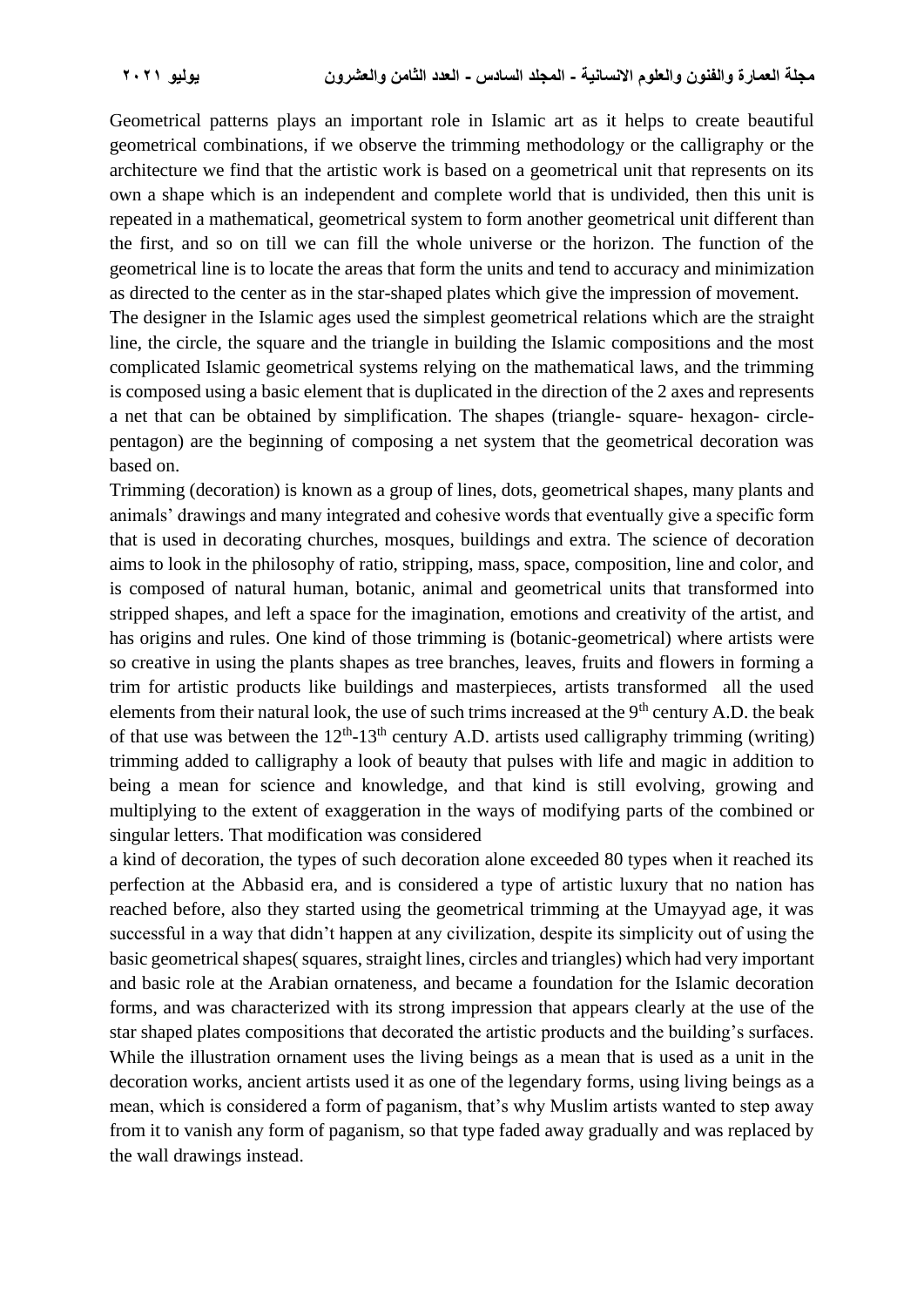# **Modeling**;

3D models in space are represented as (x, y, z) and are linked together by geometrical shapes (triangles, lines, and curved surfaces) that can be built manually or computerized or scanned with light, and are used in a wide scale in architectural, artistic and industrial glass designs, there are 3 common ways to execute a model.

## **The polygonal models;**

Dots in the space are being linked together with straight lines to form a figure of polygonal and that polygonal net could be used to form a smooth curved shape.

## **The Curved models**;

The surface is being formed by curves, those curves are affected by the place of the dots, not necessarily touching the surface, this way is called (NURBS).

## **Digital sculpture**;

A relatively new way of modeling, which has become so common in the past few years.

## **Models;**

## **What is A Model**?

It is a figured simulation of something which can be identical to the imitated thing or simple, stripped from unnecessary details, maybe as a piece or as the whole, opened or uncombined or transparent.

The model has 3 states, it's either;

1- larger than the original.

2- Smaller than the original

3- Identical.

First and second states are more common in producing models, as reforming the original thing that is a characteristic to them which achieve the educational purpose of the use, and the number of enlarging or shrinking should be shown, there are some clarification of models types;

# **Models Types:**

1- **Section models**; they care about the internal structure of the thing at the place of the section, which could be vertical or horizontal, it is preferred to be complete, as if we adhere the 2 halves of the section together, it gives us the whole thing and gives the same external form.

2- **Cutaway models**; are those models which have an opening for showing the internal content of the thing without making a section inside it.

3- **Cross-section models**; are used basically to clarify the features (the external look or the external form of the thing) those models have a constant drawing scale.

4- **Model with removable parts**; are used with removable pieces to show the different parts that the thing is formed from and the relation among them.

5- **Transparent models**; their outer cover is made of transparent material so the internal contents are to be shown.

6- **Sand table**; is a wooden box, its ages are of low altitude and covered with layer of sand and its use is no different than the use of compound models, there is one goal which is trying to relate reality to the student's mind to assist him in realizing a better education with meaning such as realizing the concepts and learning them or explaining part of the phenomena, by configuring the sand, the designer can imitate the various phenomena and represents them.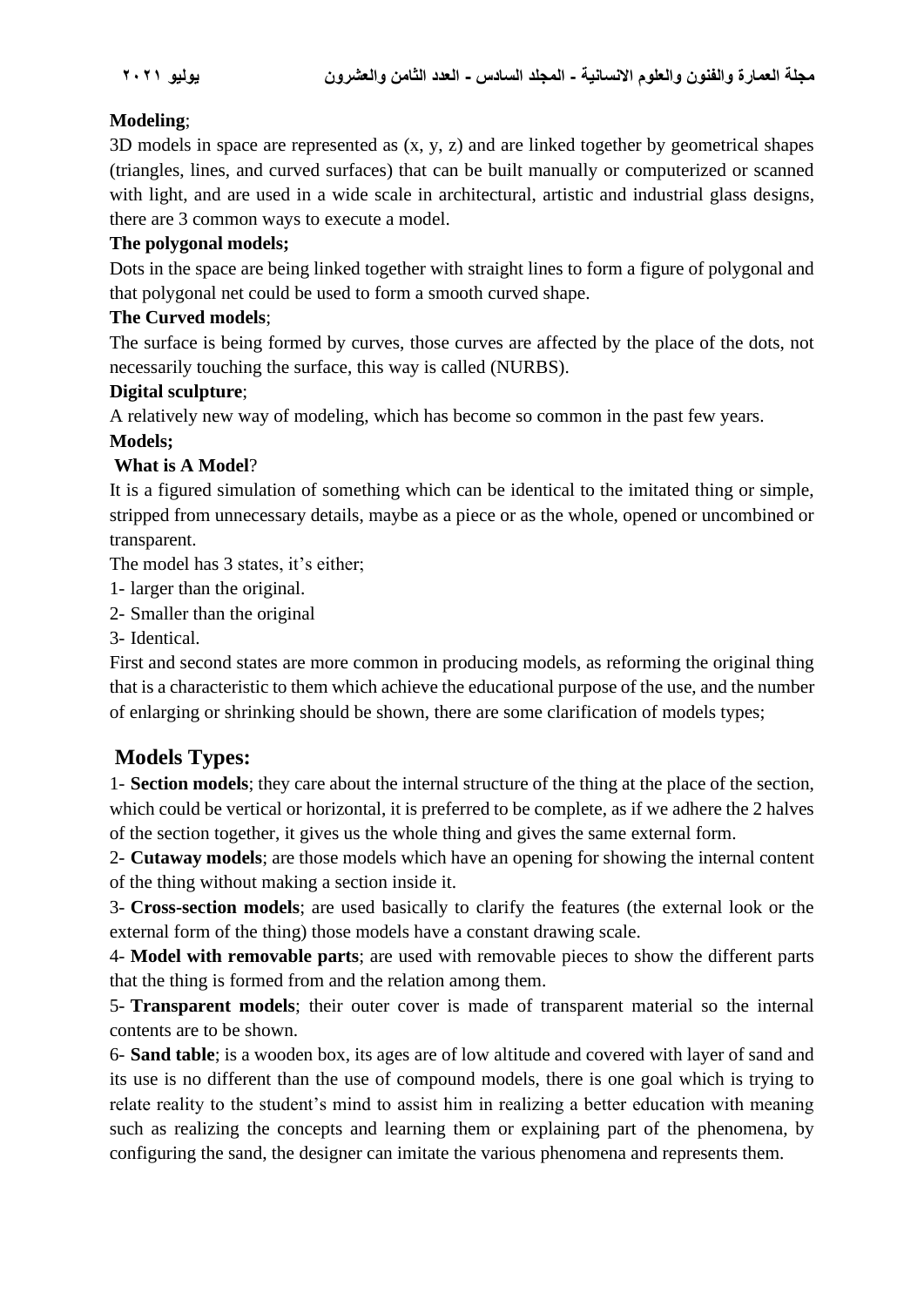7- **Diorama**; is a configured scene that is smaller than the environment or the fact that it represents.

Their elements consist from configured scenes made of available materials in the environment like paper, wood, wooden sawdust, glue, etc…. they are all of the low cost, those elements might include polyphonic mini-figures for humans, buildings, animals, trees and plants that might be painted or colored before fixing them at their places and those tools and materials could be sold commercially, their importance rely on the student's participation in their production, so it helps them in developing their talents and creativity and innovate part of their mental abilities such as description, observation, and classification.

This way preparing a model which is considered one of the pedagogical technics, and one of the easiest educational ways of teaching that could achieve a part of the most elegant educational concepts in the mental field.

## MODELS MATERIALS:

The polyphonic are made for educational purposes from materials the most famous of them are sponge, gypsum, news- papers, paste and wood, those polyphonic could be obtained from the local market or could be manufactured through local production (school) especially if the primitive materials are available and the teacher is willing to do it and have a sense of art. According to the materials they are made of, polyphonic which are classified as;

1- Sponge polyphonic

2- News-papers polyphonic

- 3- Gypsum polyphonic
- 4- Wooden polyphonic

1- **Sponge polyphonic**; are considered the most widely spread polyphonic for the ease of their manufacture, low cost, and flexibility in dealing with them.

2- **News-papers polyphonic**; materials required are:

Paper scrapes-flour- wood-glue-pinpoints- wooden sticks-plastic vessel- powder-water- oil paint- various colors- brushes-container- hammer- pliers- pins with different length- markerruler.

3- **Gypsum polyphonic**; gypsum is a white, heavy dusty matter that is dried rapidly.

4- **Wooden polyphonic**; are considered one of the most modern spread polyphonic for the ease of making them, low cost and the flexibility in dealing with them, here is a clarification for their importance and advantages:

The importance of utilizing the polyphonic in general and the wooden ones in particular especially in-class teaching, we could say that the importance of utilizing the polyphonic with planning and execution to teach and learn part of the scientific concepts that are emerged from: 1- The increase of the scientific knowledge that is resulted from scientific search and discovery,

the incapability of the student to realize and follow them by written educational material only.

2- The capability of the embodied to relate the reality or the original thing to a part of the private concepts of various sciences generally and design science to build a pyramid of experience for them in a rational sense.

3- The embodied could represent the small and mini parts and the huge ones in a way that the student can specify the most related concepts to the availability of those parts at all products. The advantage of the wooden polyphonic;

1- Low cost, easy formation, light and from the local environment of the student.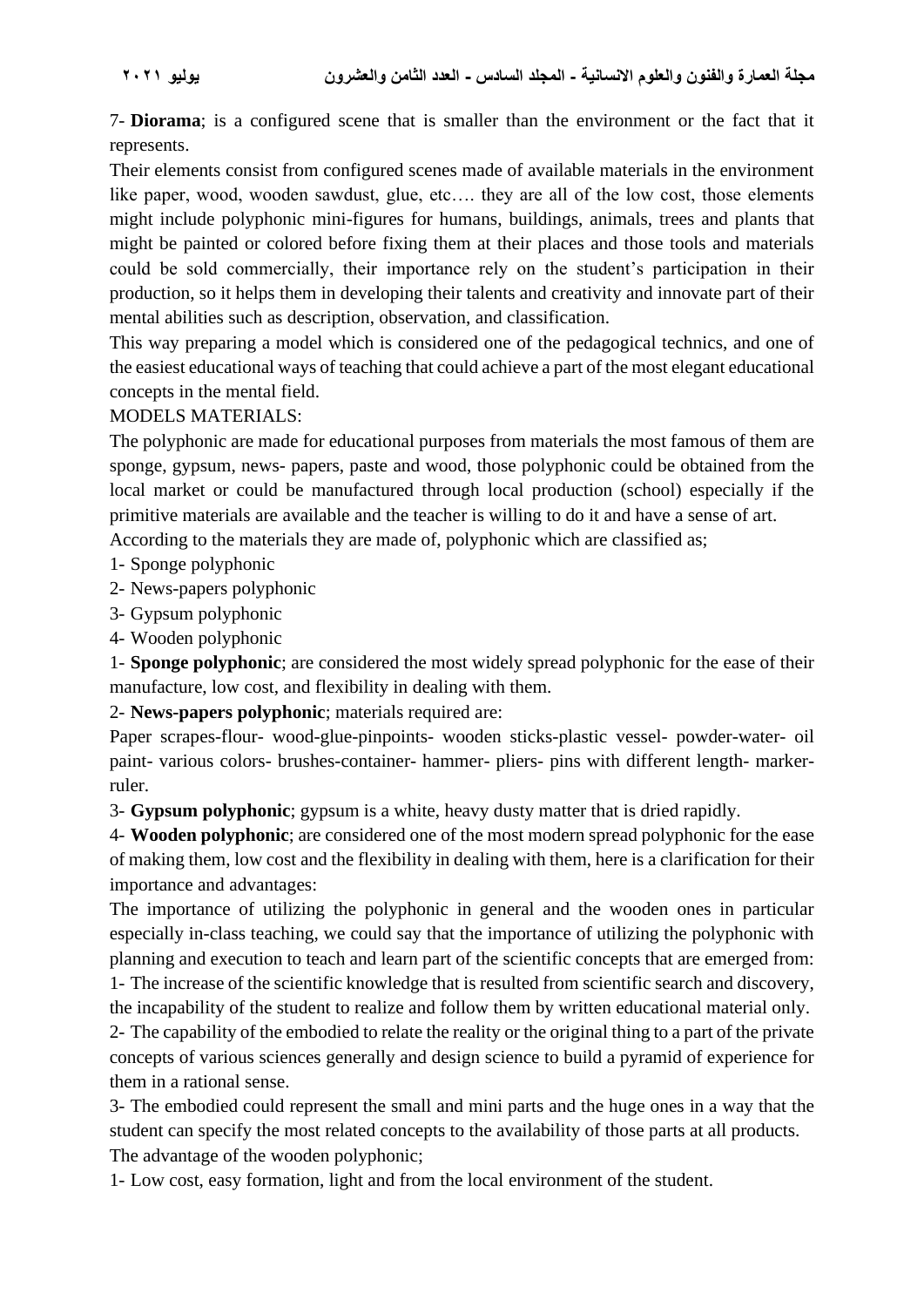2- It could be dyed with several colors and the colors are stable.

3- It could be strengthened (make it hard).

4- Serve for a long period time.

5- Any student can make a model out of them.

6- I especially mention at this research the wooden models with the repeated unit (tooth-pick, flat-stick, and rod) they are glued together with gluten or silicon.

#### **7- Table (1) clarifies the wooden units used in making the models.**



**Table two (2) clarifies the colored wooden units that help to show the model closer to reality**.



By making simple models out of the wooden units, the research found out the need of the student and the designer to a gradual curriculum to produce the 3D models with a progressive complexity to benefit from in designing the artistic, industrial and architectural glass assisted by the geometrical nets of the Islamic art, and that is done first by Islamic net and specify the ornament unit then building the model on axis Z, then specify the movement and build on axis (X-Y)(shrinking-enlarging -rotating-combining-building) then identify the type and function of the product.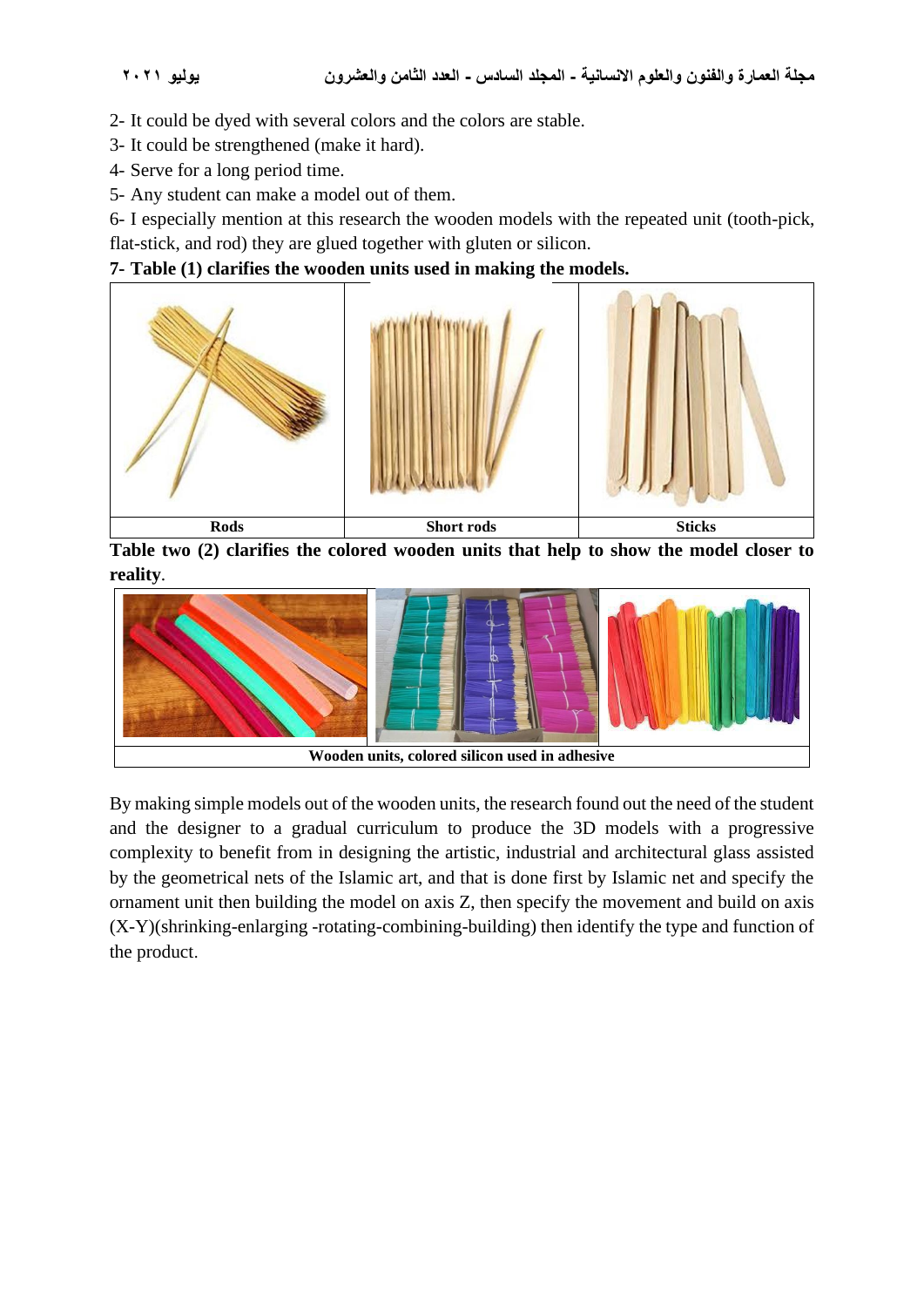| Network<br>Islamic       | Constructi<br>on of the<br>wooden<br>unit | Wooden<br>model | architectur<br>al design<br>Glass | alternative<br>chromatic<br>An | alternative<br>chromatic<br>An                     |
|--------------------------|-------------------------------------------|-----------------|-----------------------------------|--------------------------------|----------------------------------------------------|
|                          |                                           |                 |                                   | Architectural<br>building      |                                                    |
| 366-367. - Octogones sur |                                           |                 |                                   | Square<br>sculpture            |                                                    |
| Network<br>Islamic       | Constructi<br>on of the<br>wooden<br>unit | Wooden<br>model | architectur<br>al design<br>Glass | alternative<br>chromatic<br>An | alternative<br>chromatic<br>$\mathbf{A}\mathbf{n}$ |
|                          |                                           |                 |                                   | Fountain                       |                                                    |
|                          |                                           |                 |                                   | $\bf Foundation$               |                                                    |

**Table three (3) clarifies a modeling design system that helps the designer to make 3D models that serve the various fields of glass design.**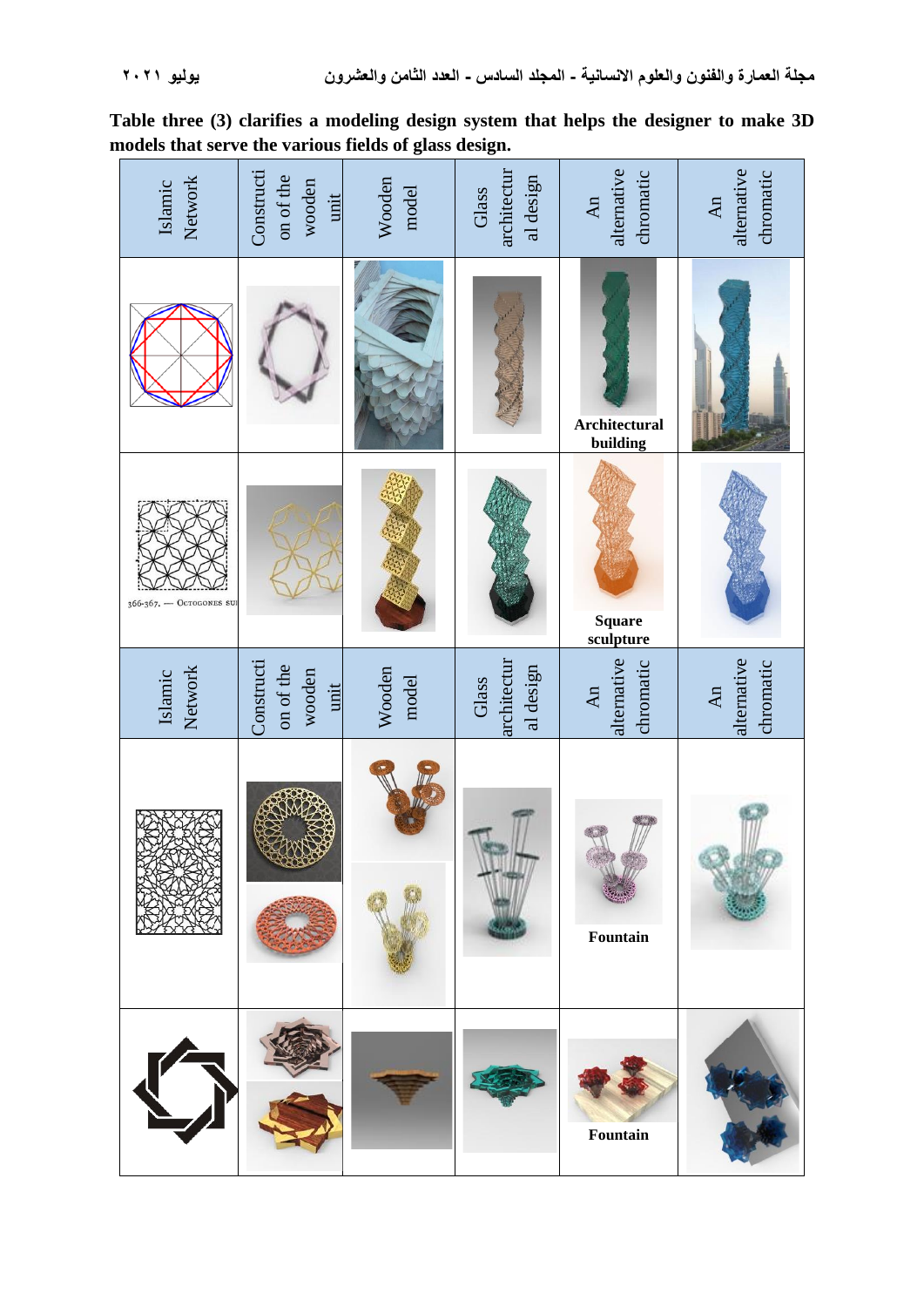**Table three (4) clarifies a program that helps the designer to make 3D models that serve the various fields of glass design.**

| Network<br>Islamic | Construction of<br>the wooden<br>unit | Wooden model | architectural<br>design<br>Glass | in alternative<br>chromatic<br>⋖ | An-alternative<br>chromatic |
|--------------------|---------------------------------------|--------------|----------------------------------|----------------------------------|-----------------------------|
|                    |                                       |              |                                  | Parachute                        |                             |

**Table three (5) clarifies a program that helps the designer to make 3D models that serve the various fields of glass design.**

| Islamic<br><b>Network</b> | Construction<br>of the<br>wooden unit | Wooden<br>model | Design of<br>industrial<br>glass | An<br>alternative<br>chromatic | An alternative<br>chromatic |
|---------------------------|---------------------------------------|-----------------|----------------------------------|--------------------------------|-----------------------------|
|                           |                                       | <b>Table</b>    |                                  |                                |                             |
| Islamic<br><b>Network</b> | Construction<br>of the<br>wooden unit | Wooden<br>model | Design of<br>industrial<br>glass | An<br>alternative<br>chromatic | An alternative<br>chromatic |
|                           |                                       | Applik          |                                  |                                |                             |
| Islamic<br><b>Network</b> | Construction<br>of the<br>wooden unit | Wooden<br>model | Design of<br>industrial<br>glass | An<br>alternative<br>chromatic | An alternative<br>chromatic |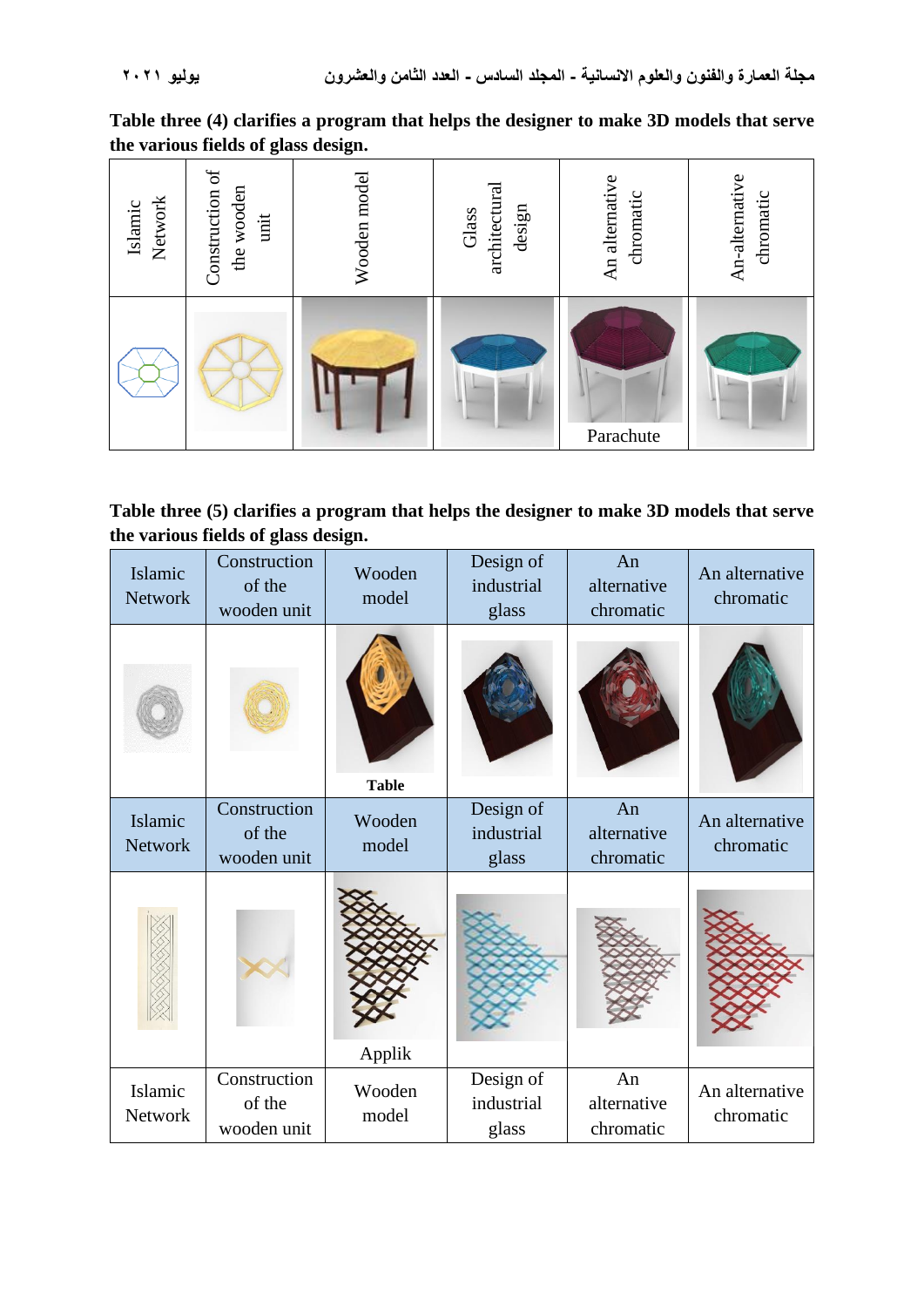

**Table three (6) clarifies a program that helps the designer to make 3D models that serve the various fields of glass design.**

| Islamic<br>Network | Construction<br>of the<br>wooden unit | Wooden<br>model | Design of<br>industrial glass | An<br>alternative<br>chromatic | An alternative<br>chromatic |
|--------------------|---------------------------------------|-----------------|-------------------------------|--------------------------------|-----------------------------|
|                    |                                       |                 | Lighting unit                 |                                |                             |

**Table three (7) clarifies a program that helps the designer to make 3D models that serve the various fields of glass design.**

| Islamic<br><b>Network</b> | Construction<br>of the wooden<br>unit | Wooden<br>model       | Artistic glass<br>design | An<br>alternative<br>chromatic | An<br>alternative<br>chromatic |
|---------------------------|---------------------------------------|-----------------------|--------------------------|--------------------------------|--------------------------------|
|                           |                                       | <b>Aesthetic unit</b> |                          |                                |                                |
| Islamic<br><b>Network</b> | Construction<br>of the wooden<br>unit | Wooden<br>model       | Artistic glass<br>design | An<br>alternative<br>chromatic | An<br>alternative<br>chromatic |
|                           |                                       | Costume<br>(Bracelet  |                          |                                |                                |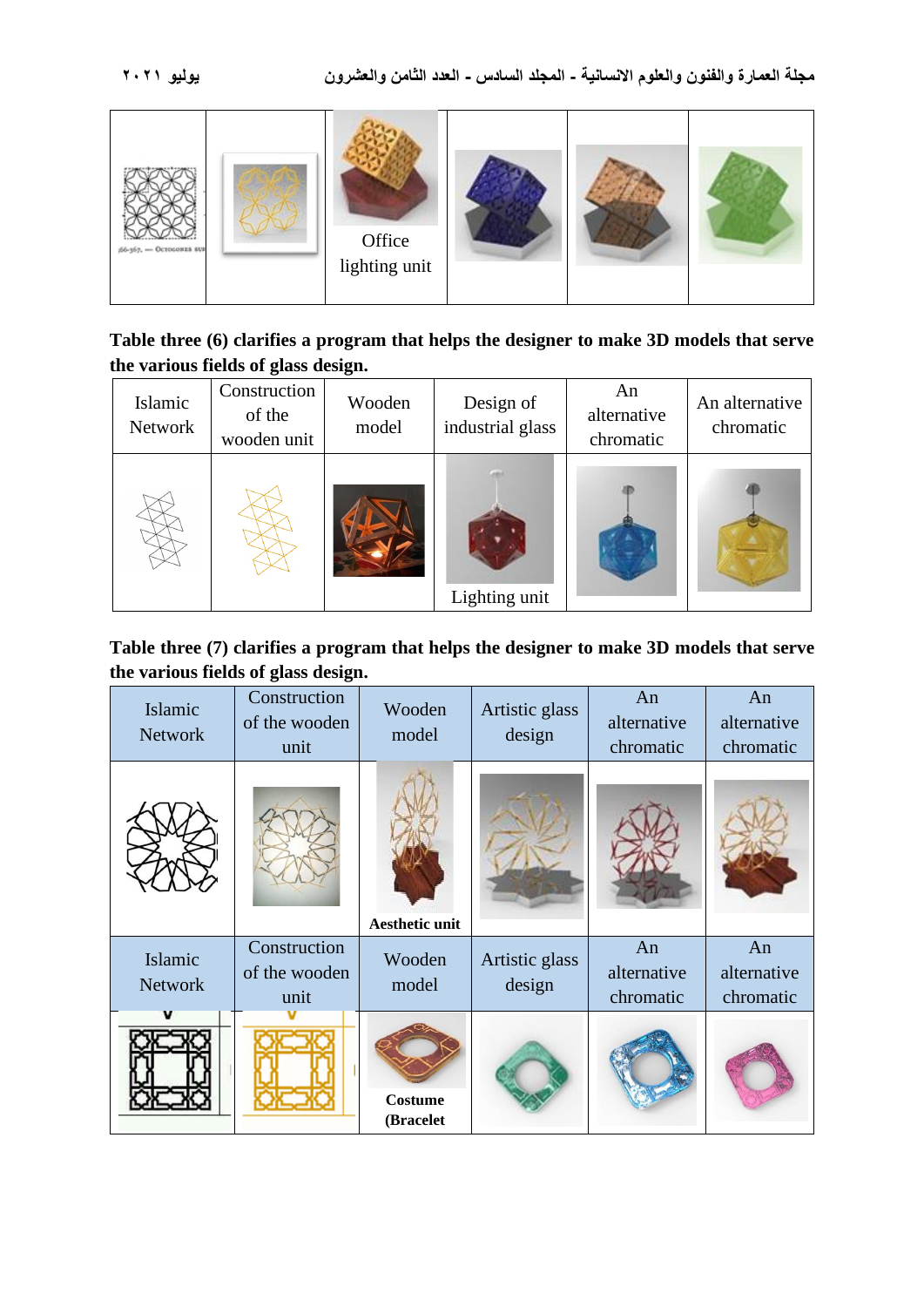**Table three (8) clarifies a program that helps the designer to make 3D models that serve the various fields of glass design.**

| <b>Islamic</b><br><b>Network</b> | <b>Construction</b><br>of the<br>wooden unit | Wooden<br>model | <b>Artistic</b><br>glass design | An<br>alternative<br>chromatic | An<br>alternative<br>chromatic |
|----------------------------------|----------------------------------------------|-----------------|---------------------------------|--------------------------------|--------------------------------|
|                                  |                                              |                 |                                 |                                |                                |
|                                  |                                              |                 |                                 |                                |                                |

**Table three (9) clarifies a program that helps the designer to make 3D models that serve the various fields of glass design.** 

| <b>Islamic</b><br><b>Network</b> | <b>Construction</b><br>of the<br>wooden unit | Wooden<br>model | <b>Artistic glass</b><br>design | An-<br>alternative<br>chromatic | <b>An-alternative</b><br>chromatic |
|----------------------------------|----------------------------------------------|-----------------|---------------------------------|---------------------------------|------------------------------------|
|                                  |                                              |                 |                                 |                                 |                                    |
|                                  |                                              |                 | Artistic dish                   |                                 |                                    |

**Table three (10) clarifies a program that helps the designer to make 3D models that serve the various fields of glass design.**

#### **Results:**

-

- Confirming the identity of Islamic region using elements of the Islamic heritage as a source of the design led to diversity and enrichment in the artistic, industrial and architectural designs executed by the glass material.

- Realizing that we should smooth to the student the skill of the 3D formation by the thought and ways of layering of the design and the execution of the product starting with the primitive ideas to the executive drawings to the final product.

- Realizing a curriculum to do the 3 dimensional models that has progressive complexity to benefit from in designing glass using the geometrical nets of the Islamic art.